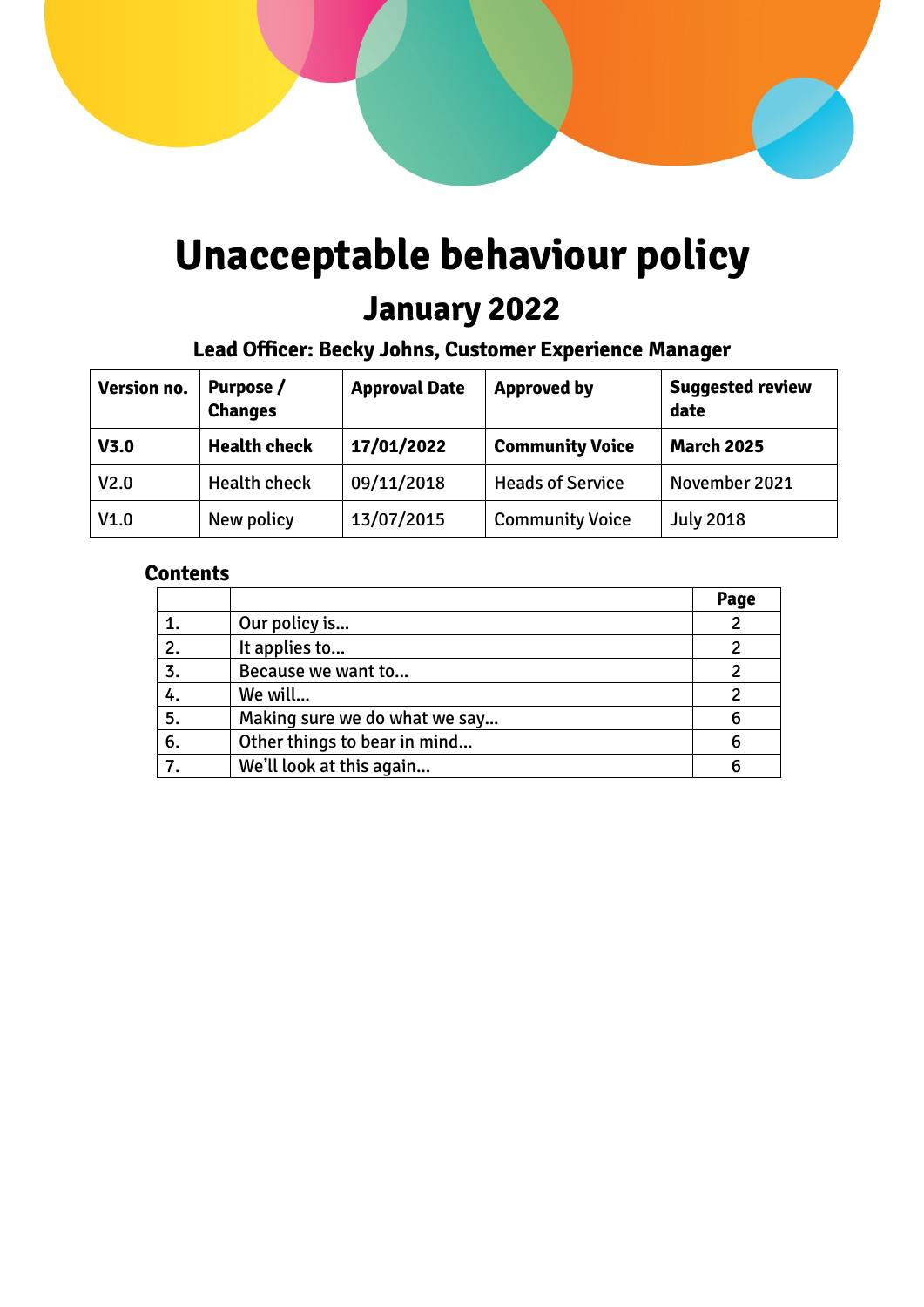# **1. Our policy is...**

- 1.1 To deal fairly, honestly, consistently and appropriately with all customers, including those whose actions we consider unacceptable. We believe that everyone who approaches us has the right to be heard, understood and respected and that anyone who works for or on behalf of Ongo (our people) have the same rights.
- 1.2 To provide services that are accessible to all customers. However, we retain the right, where we consider a customer's actions to be unacceptable, to restrict or change such access.

### **2. It applies to...**

- 2.1 All areas of the Ongo group including anyone carrying out work on our behalf.
- 2.2 All customers of the Ongo group. The term customer includes individuals acting on behalf of a customer or anyone who contacts someone who works for or on behalf of Ongo in connection with a complaint.

#### **3. Because we want to...**

- Set out our approach to the very few customers whose actions or behaviour we consider unacceptable
- Make clear what we consider to be unacceptable behaviour and what action we may take
- Ensure that other customers and our people do not suffer any disadvantage from customers who act in an unacceptable manner

#### **4. We will...**

#### **4.1 Tell customers what we consider to be unacceptable actions**

- 4.1.1 People may act out of character in times of trouble or distress. For example, there may have been upsetting or distressing circumstances leading up to a complaint. We do not view behaviour as unacceptable just because someone is challenging or determined. In fact, we accept that being persistent can, sometimes, be a positive advantage when pursuing a complaint.
- 4.1.2 The actions of customers who are angry, demanding, or persistent may result in unreasonable demands on, or unacceptable behaviour towards our people. It is these actions that we consider unacceptable and aim to manage under this policy.
- 4.1.3 We have grouped these actions under three broad headings:

#### **Aggressive, slanderous or abusive behaviour**

 Violence is not restricted to acts of aggression that may result in physical harm. It also includes behaviour or language (whether verbal or written (including via social media platforms) that may cause our people to feel targeted, afraid, threatened, or abused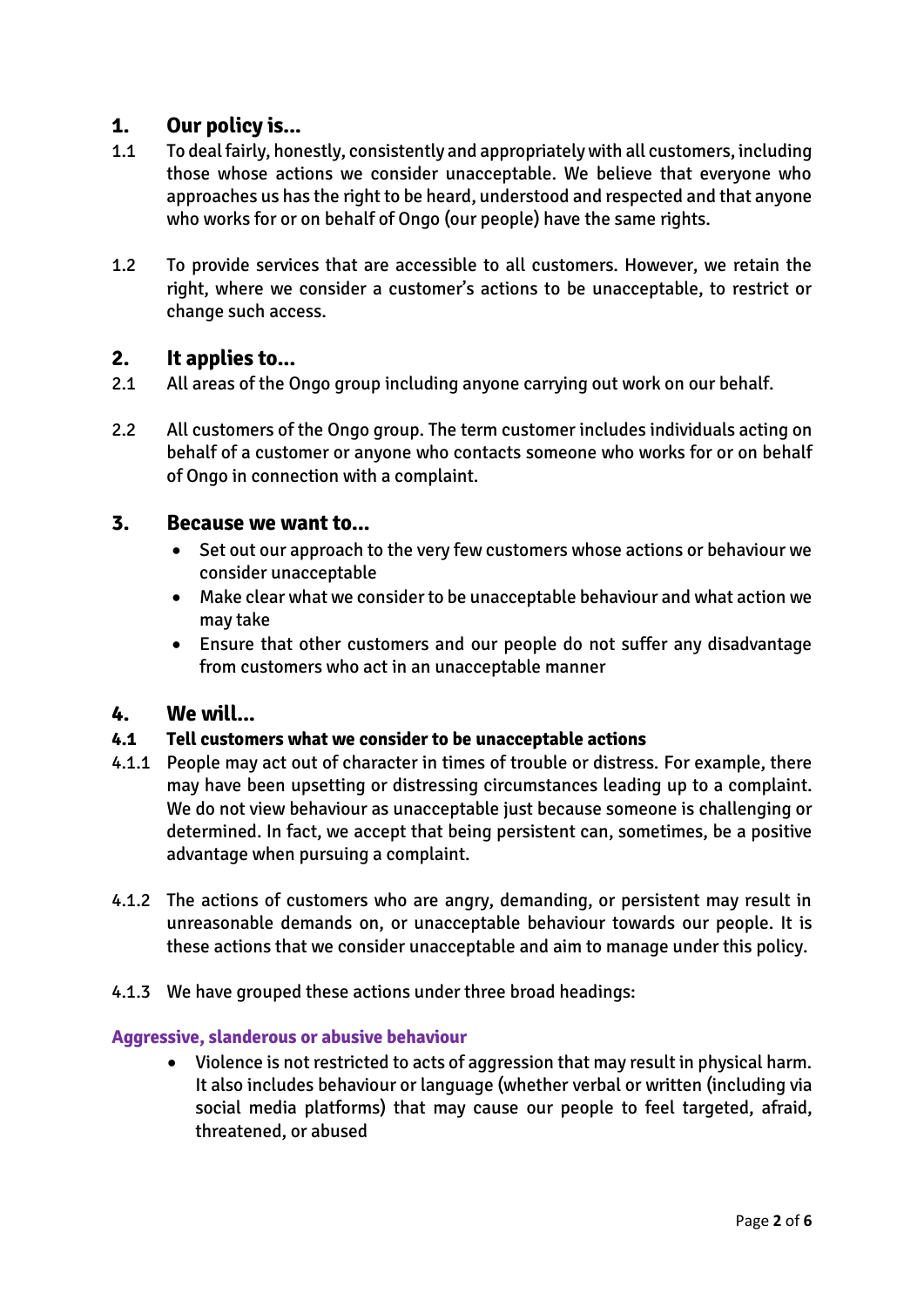- Examples of behaviours grouped under this heading include threats, physical violence, personal verbal abuse (including racial or other discriminatory language), derogatory remarks, and rudeness
- We expect our people to be treated courteously and with respect. We have zero tolerance when it comes to violence or abuse towards our people. Customers may be angry if they have cause to complain for example, butit is not acceptable if this escalates into aggression directed towards our people

#### **Unreasonable demands**

- Customers may make what we consider unreasonable demands on us through the amount of information they seek or provide, the nature and scale of service they expect, or the number of approaches they make. What amounts to unreasonable demands will always depend on the circumstances surrounding the behaviour and the seriousness of the issues raised by the customer
- Examples of actions grouped under this heading include demanding responses within an unreasonable timescale; insisting on seeing or speaking to someone specific (and only them), continual phone calls, emails, letters, or use of social media; repeatedly changing the substance of a complaint or raising unrelated concerns
- We consider these demands as unacceptable and unreasonable if they start to impact substantially on our work, such as taking up an excessive amount of our time to the disadvantage of other customers or functions.

#### **Unreasonable persistence**

- We recognise that some customers will not or cannot accept that we are unable to assist them further or provide a level of service other than that provided already. Customers may persist in disagreeing with and/or challenging the action or decision taken or contact us persistently about the same issue
- Examples of actions grouped under this heading include persistent refusal to accept a decision made in relation to a complaint, persistent refusal to accept explanations relating to what we can or cannot do, and continuing to pursue a complaint without presenting any new information
- An overload of letters, emails, calls or contacts via social media (this could include the frequency of contact and length of telephone calls ) would also be an example of unreasonable persistence

#### **4.2 Managing unacceptable actions by customers**

- 4.2.1 How we manage instances of unacceptable behaviour depends on the nature and extent. The individual circumstances of the customer will always be taken into consideration. We will always be fair and reasonable and consider the Equality Act within our decisions.
- 4.2.2 We will always try and reach a voluntary (informal) arrangement before taking any formal action. This would be by asking the customer to adjust their behaviour during the contact or asking if there are any family, friends or third-party advocates that can act on their behalf to improve the situation. We will always seek voluntary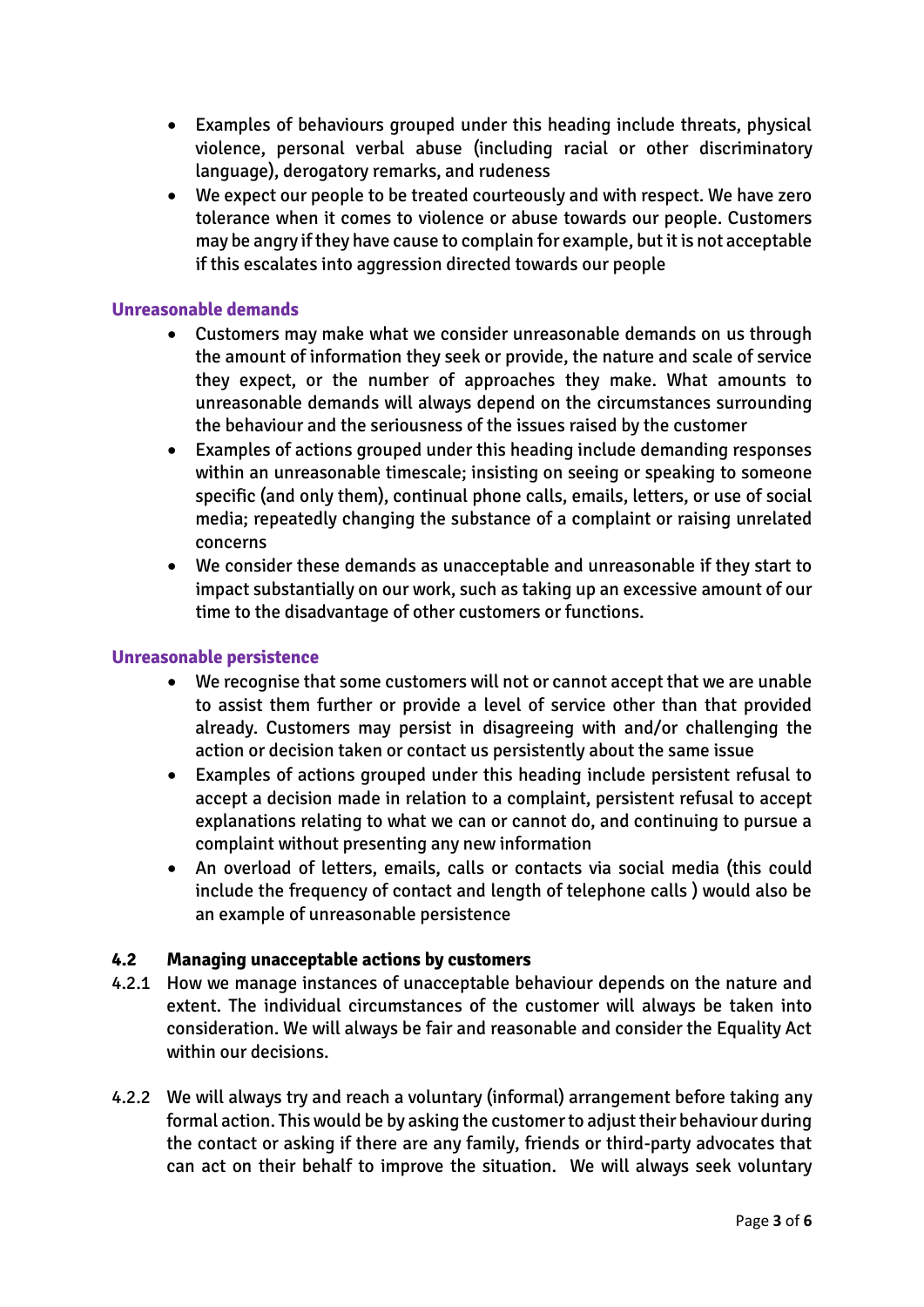resolutions and, where appropriate, issue a written warning before any formal action is taken.

- 4.2.3 If a customer's behaviour adversely affects our ability to do our work and provide a service to others, we may restrict their contact with us in order to manage this. We may restrict contact in person, by telephone, letter or electronically or by any combination of these, but we will try to maintain at least one form of contact.
- 4.2.4 In extreme situations, such as the threat or use of physical violence, verbal abuse, or harassment towards our people, we may:
	- a. Restrict contact with us to either written communication or through a third party. In this case, we will tell the customer in writing that their name is on a 'no personal contact' list
	- b. In the case of Ongo Homes customers, take appropriate action for breach of tenancy and pursue any legal remedies that can be taken in the civil courts under the Anti-Social Behaviour Crime and Police Act 2014
	- c. Report incidents to the Police if physical violence is used or threatened
- 4.2.5 We will not deal with correspondence or other forms of communication which is abusive to our people or that contains allegations that lack substantive evidence. When this happens we will tell the customer that we consider their language to be offensive, unnecessary, and unhelpful. They will be asked to stop using such language and told that we will not respond if they do not stop. We may require future contact to be through a third party.
- 4.2.6 Our people have the right to make the decision to end interactions (telephone calls, digital interactions or face to face meetings) if the customer is considered aggressive, abusive, or offensive. The individual dealing with the customer has the right to make this decision, they will warn the customer that the behaviour is unacceptable, and end the interaction if the behaviour does not stop.
- 4.2.7 When someone repeatedly makes contact with us, over the phone, digitally or in person visiting the office without an appointment, sends false, irrelevant or duplicate documents, or raises the same issues already considered, we may decide to put arrangements in place to effectively manage the situation. We will take action that we consider appropriate. We will always explain what action we are taking and why. We may:
	- Only liaise with the customer at set times on set days, or put an arrangement in place for only one individual to deal with calls, digital interactions or any other correspondence from the customer in the future
	- Require the person to make an appointment to see a named individual before visiting the office, or that the customer only contacts the office digitally or in writing
	- Return the documents to the person or, in extreme cases, advise them that further irrelevant documents will be destroyed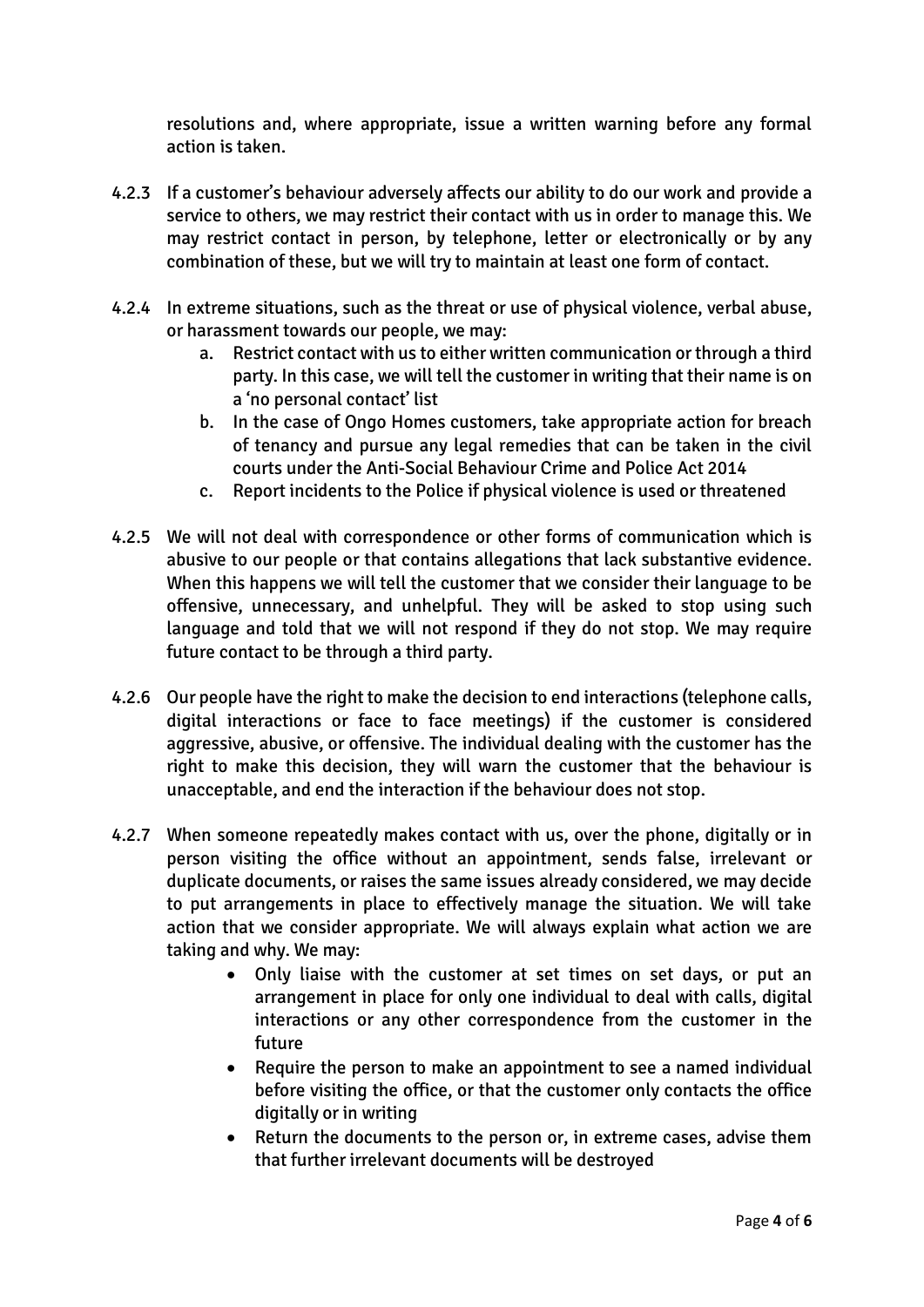- Block individuals on our social media platforms
- Take other action that we deem appropriate depending on the circumstances
- 4.2.8 When a customer continues to correspond on a wide range of issues, and is considered excessive, we will only consider those deemed as relevant and ask them to limit or focus their requests accordingly.
- 4.2.9 Customer action may be considered unreasonably persistent if all internal and external review mechanisms have been exhausted and the customer continues to dispute our or any Ombudsman's decision made in relation to a complaint. We will tell the customer that no future interactions, either over the phone or digitally, will be accepted or interviews granted concerning that complaint. If the customer insists in contacting us about the same issue, their communication will be read and filed, but only acknowledged or responded to if it provides significant new information relating to the complaint.
- 4.2.10 We will ensure customer information is kept confidential and we will comply with all relevant aspects of the Data Protection Act 2018 and General Data Protection Regulations (GDPR).
- 4.2.11 We will support our people to ensure they feel they can report any threats through our health and safety reporting system. The reports will be investigated and appropriate actions will be taken. We encourage our people to discuss with their team leaders and appropriate support will be given depending on the circumstances and the individual needs. Examples of support would be to take some time to reflect on the situation, accessing counselling services or adjusting duties for a period of time.

#### **4.3 Deciding to restrict customer contact**

- 4.3.1 Anyone who directly experiences aggressive or abusive behaviour from a customer when a complaint is still under consideration has the authority to deal immediately with that behaviour in a manner they consider appropriate to the situation and in line with this policy.
- 4.3.2 With the exception of such immediate decisions taken at the time of an incident, decisions to restrict contact with us are only taken after careful consideration of the situation by the Customer Experience Manager. Wherever possible, we will give a customer the opportunity to modify their behaviour or action before this decision is taken. Customers will be told in writing why a decision has been made to restrict future contact, the restricted contact arrangements and, if relevant, the length of time that these restrictions will be in place.
- 4.3.3 A customer can appeal a decision to restrict contact. The Customer Service Director will consider the appeal. They will advise the customer in writing either that the restricted contact arrangements still apply or that a different course of action has been adopted.